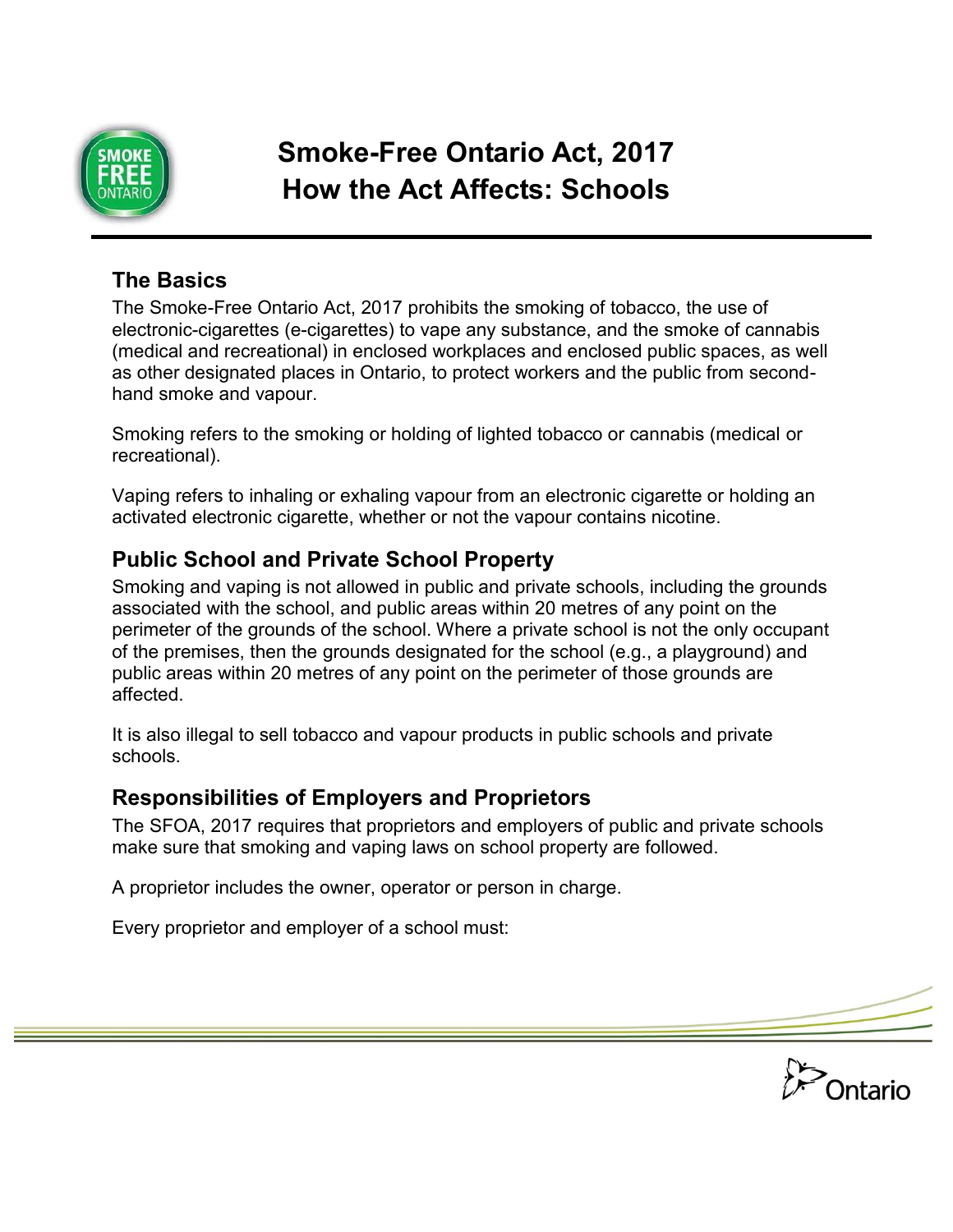- Give notice to staff, students and visitors that smoking and vaping is prohibited in the smoke-free and vape-free areas described above.
- Post "No Smoking" and "No Vaping" signs, or a dual "No Smoking and No Vaping" sign at entrances, exits and washrooms of the smoke-free and vape-free areas, in appropriate locations and in sufficient numbers, to ensure that staff, students and visitors are aware that smoking and vaping is not allowed.
- Ensure that no ashtrays or similar items remain in the smoke-free and vape-free areas.
- Ensure that staff, students and visitors do not smoke or vape in the smoke-free and vape-free areas.
- Ensure that someone who refuses to comply with Ontario's smoking and vaping laws does not remain in the smoke-free and vape-free areas.

#### **Enforcement**

Local public health units will carry out inspections and respond to complaints regarding smoking and vaping on school property and within the 20 metre perimeter of public areas outside of school property.

## **Penalties**

Failing to comply with prohibition on smoking and vaping

An individual who violates the prohibition on smoking and vaping in schools or on and around school grounds may be charged and if convicted, face a maximum fine of \$1,000 (for a first offence) or \$5,000 (for any further offence).

An employer or proprietor of a school that fails to fulfill their responsibility under the law may be charged with an offence and if convicted, could face a maximum fine:

Signage responsibilities

- For individuals: \$2,000 (for a first offence); \$5000 (for a second offence); \$10,000 (for a third offence); \$50,000 (four or more offences).
- For corporations: \$5,000 (for a first offence; \$10,000 (for a second offence); \$25,000 (for a third offence); \$75,000 (four or more offences).